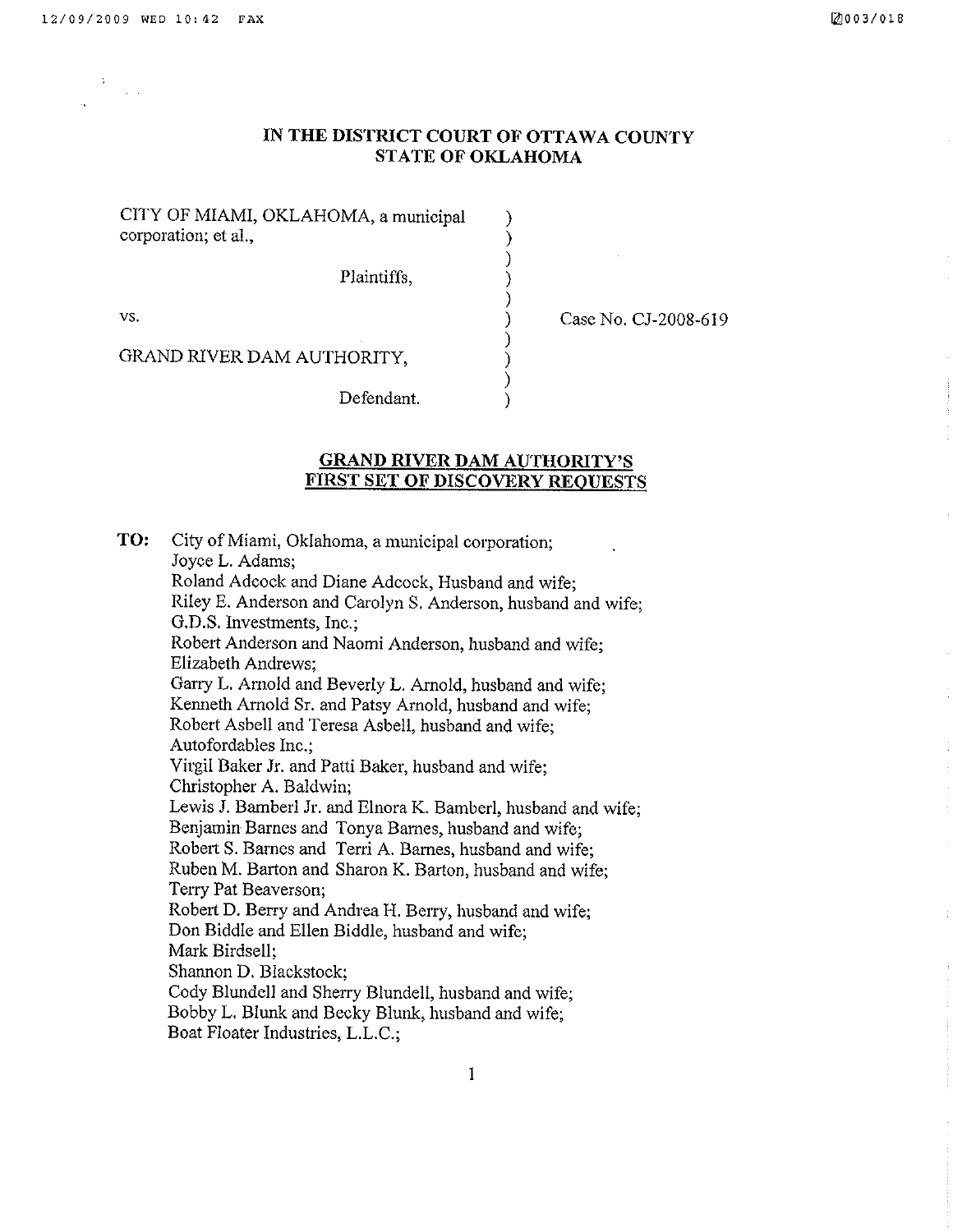Dan W. Boyd and Gail Boyd, husband and wife; Lucinda K. Boyd; E.C. Branson Jr.; Gary Brewer d/b/a Miami Skateland; Chester Brewington d/b/a The Thunderbird Motel: Gerald W. Bridgewater and Patricia A. Bridgewater, husband and wife; Cynthia Broshar; Jimmy L. Brunmeier: Jim T. Buffaloe and Karen Conlon Buffaloe, husband and wife; Andrea Bundy; Clarence William Burr; Rodney Dean Callahan and Roxilea Callahan, husband and wife; Danny Cartwright and Kimberly Cartwright, husband and wife; Gregg V/. Cass and Linsey R. Cass, husband and wife; Kenneth G, Cass and Kenneth G. Cass d/b/a Cass Plumbing; John W. Cassell and Sandra Cassell, husband and wife; Marvin Champlin and Joyce Champlin, husband and wife; Cecil Chisum; Jeff Clay; Crystal Clayburg; F. Leroy Collins and Sallie M. Collins, husband and wife; Roy T. Collins; Darren Comog and Millie Cornog, husband and wife; Lucinda Cummins: Natthen and Micki Damann, husband and wife; Daniel Cade Dareing; Tom C. Dean and Tammy Dean, husband and wife; Willie Darlene Desilva; Tonja Doke; Hank Downum and Roseana Downum, husband and wife; Debbie Edwards; Jack Elsey and Carolyn Elsey, husband and wife; E.M.R. Inc. d/b/a Oakie Burger; John Engesser and Barbara Engesser, husband and wife; Richard B. Enyart; Amy J. Erwin; Debra K. Ervin; Leslie E. Farris and Ruth Ann Farris, husband and wife; Kenneth W. Ferris and Joyce Fitzgibbon; E.W. Fletcher and Sondra Fletcher, husband and wife; E.W. Fletcher as trustee of the E.W. Fletcher Trust; Aaron Ron Forkum; Derrick Fugate; Ryan Garrett d/b/a S&J Quality Cars and Unitec Gaming Services;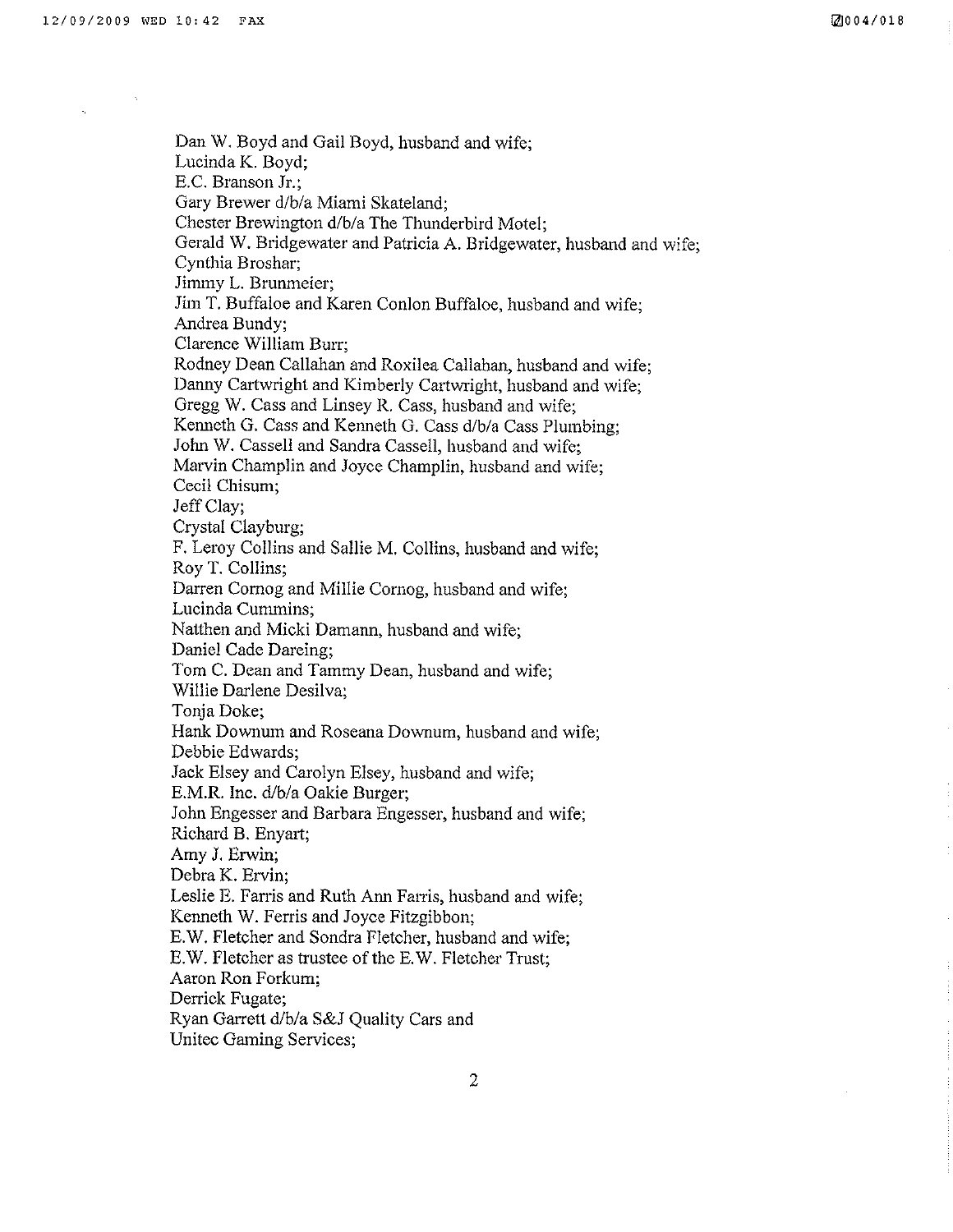Lloyd Gatobu; Jim Gering and Carolyn Gering, husband and wife; Michael J. Glassman and Debbie Glassman, husband and wife, d/b/a Glassman Builders; Scott B. Glover and Kimberly Glover, husband and wife; Harry T. Griffin and Janice L. Griffin, husband and wife; Barbara Haile d/b/a Smile-A-Mile; Donald Hall Sr. and Patricia Hall, husband and wife; David Shane Hallet; The Harbor of Miami, Inc.; Robert Hardee and Phyllis Hardee, husband and wife; Rodney D. Harner and Opal Harner, husband and wife; Betty Henson; Cheri Hernon; James Hernon and Dixie Hemon, husband and wife; Rachel Herrel; Deryl V. Herren and Joyce E. Herren, husband and wife; James M. Heyburn and Carrie A. Heyburn, husband and wife; Tom D. Hickey and Myra Hickey, husband and wife; Dawn Hildebrand; Teresa Híll; Ricky Don Hill; Travis Hins; Howard Hoover; Casey Hough; Charles E. Houseman and Carol Jean Houseman, husband and wife; Dona Howell; Dorena Jackson;. Tony Jameson and Judith Arnold Jameson; Jeet L.L.C., d/b/a Townsman Motel; Gary L. Johnson and Retha Johnson, husband and wife; Merritt W. Johnson; Ray L. Judkins and Judy Judkins, husband and wife; Betty J. Kelly; Emma R. Kennedy; Linda G. Kerby; Demaris Childres Killion; Debra Sue King; Floyd Kinney and Sherry Kinney, husband and wife; Howard Klinefelter and Pauline Klinefelter, husband and wife; Jimmy Koronis and Tiffany Koronis, husband and wife; Steve Kresyman and Karen Kresyman, husband and wife; d/b/a Miami Car Wash; Ike Lacy and Nancy Lacy, husband and wife; Roger L.Lacy II and Tiffany Lacy, husband and wife;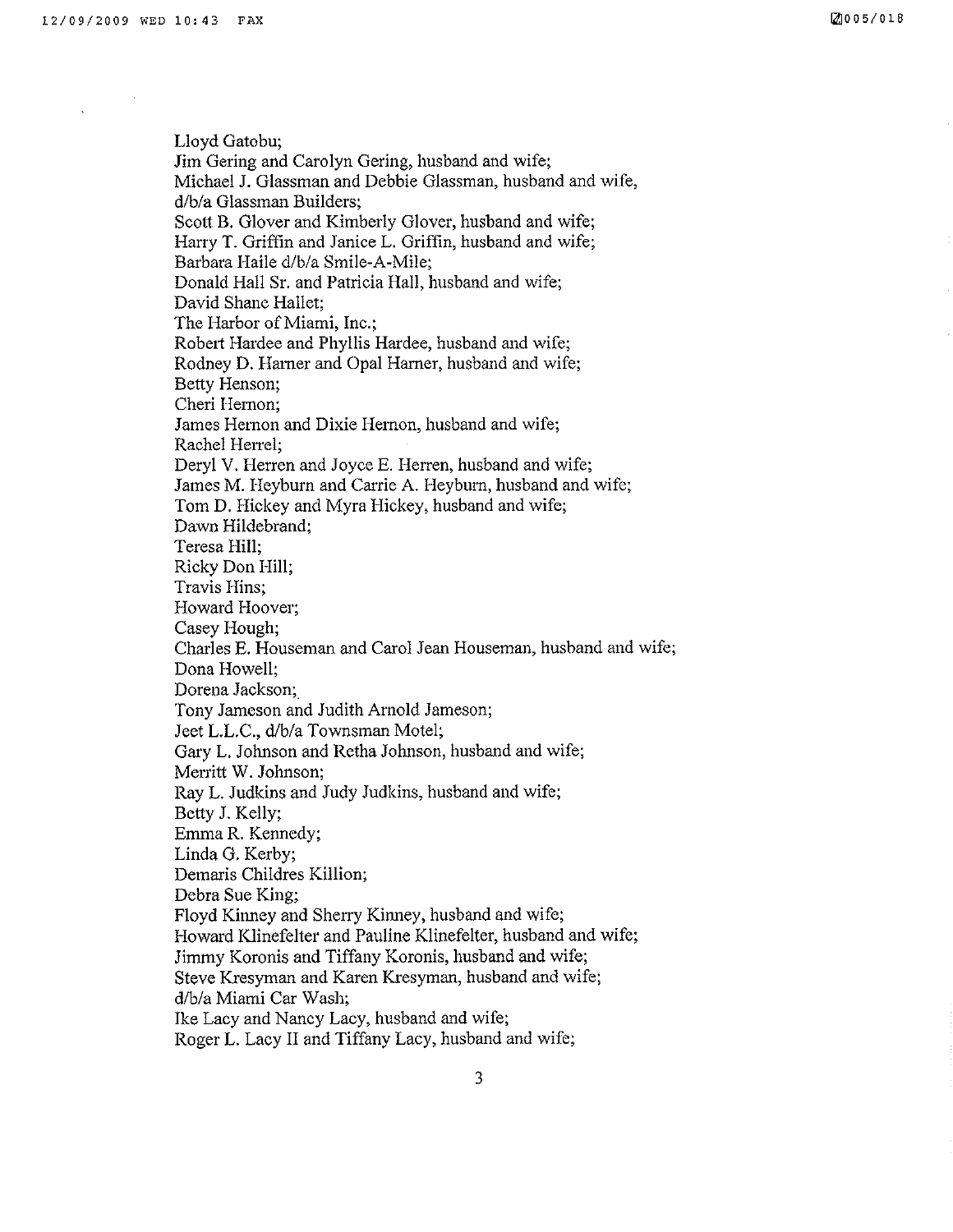Myirl Jeaneene Landers; James G. and Nina P. Larkin, husband and wife; Everett Lasiter; Jean Lasiter and Michael Lasiter, husband and wife; Patricia Laub; Jeffery Lavine and Jonia Lavine, husband and wife; Linda Wyrick Lee; Agnes Blair-Lloyd; Herb Logan and Patricia Logan, husband and wife; Gregg Lovell; Sheila Macy; Paul Marquez and Dava Jo Marquez, husband and wife; Denis Martin; Cassie Mattingly; Delmar Mattingly and Deann Mattingly, husband and wife; Michael Mattingly and Debra J. Mattingly, husband and wife; Robert E. Maxwell; Saban McCabe and Leona McCabe, husband and wife; Jeffry L. McCool and Carolyn J. McCool, husband and wife; Kenneth M. McCord and Sherri A. McCord, husband and wife; Deann McCracken; Victor McKibben and Natasha McKibben, husband and wife; Miami Animal Hospital, Inc.; Scott B. McKinney and Shelley McKinney, husband and wife; Clarence W. McMinn and Marian J. McMinn, husband and wife; Clinton Miller; Denver Miller; Norvell J. Miller and Cora Miller, husband and wife; John Mills and Janis Mills, husband and wife; Charles W. More and Hiromi More, husband and wife; Jack E. Morris; Thomas Mudrick and Susan J. Mudrick, husband and wife; Sherman T. Murphree and Shari Lynn Murphree, husband and wife; George T. Myers and Elaine Myers, husband and wife; Melva Neece; Alan E. Newkirk and Mary J. Newkirk, husband and wife; James E. Nott and Susan L. Nott, husband and wife; Lloyd Ogle and Joan Ogle, husband and wife; Teresa M. O'Hara; Dale Owens and Carol Owens, husband and wife; Eugene Parsons and Susan Parsons, husband and wife; Vinod Patel; Donatd Patterson and Cheryl Patterson, husband and wife; Bettie Payne; David Payne and Alice L. Payne, husband and wife;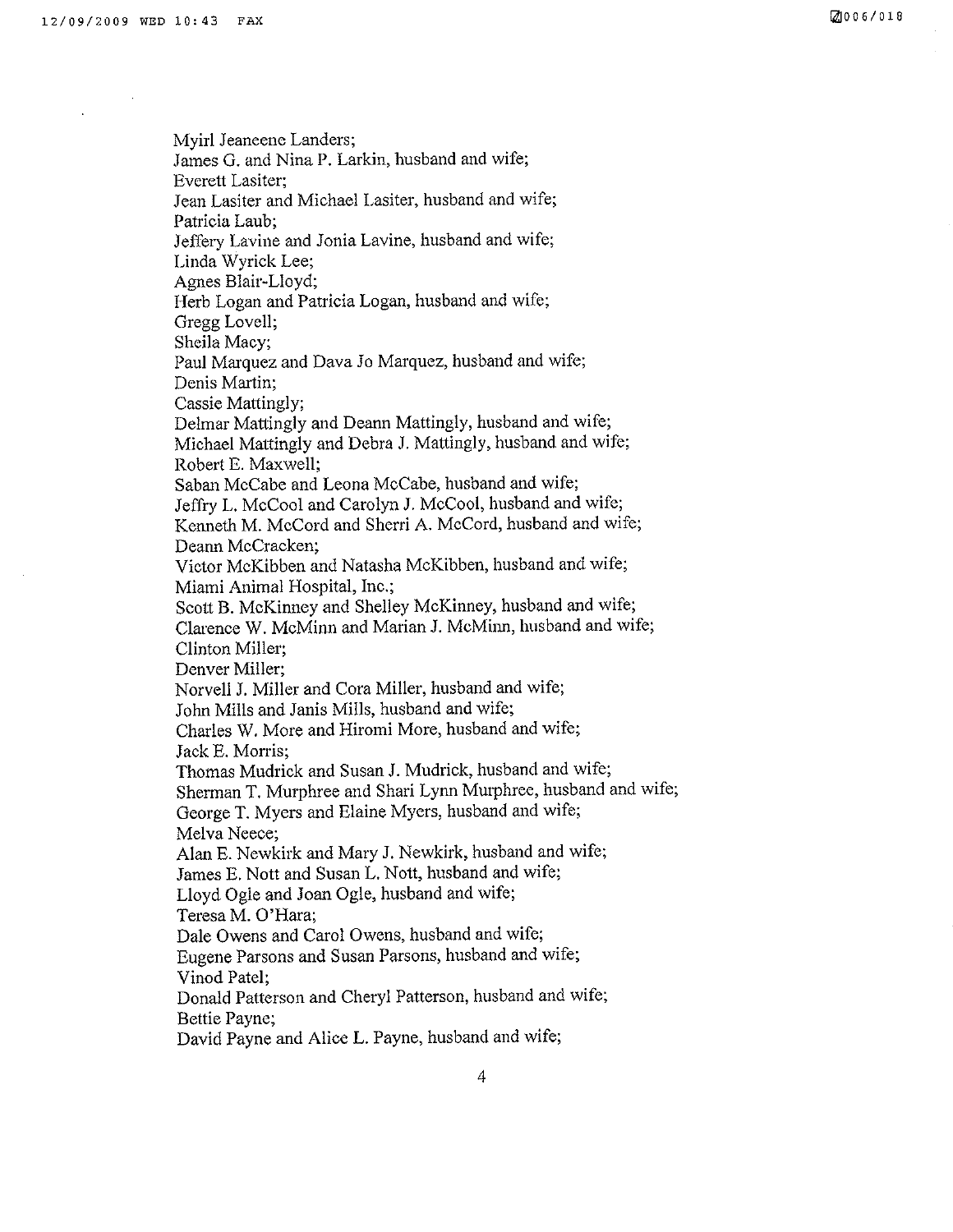Freddie L. Payton and Raydenia Payton, husband and wife; John D. Payton and Joyce Payton, husband and wife; Dave Perry and Letha Perry, husband and wife, d/b/a Big Daddy's Bar-B-Q and Deli and Little Treasures and Perry's Towing and Recovery; Robert B. Pewitt and Ann L. Pewitt, husband and wife; Tony Pickett; Scott Potter and Melanie Potter, husband and wife; Ricky R. Powers and Kelli Powers, husband and wife, d/b/a Riverview Auto Sales; Kery Radosevich and Cindy Radosevich, husband and wife, d/b/a Serenity Inn Motel; Greg Ratliff and Carol Ratliff, husband and wife; James Rawlins, Floey E. Ray; James L. Redden and Cathy L. Redden, husband and wife; Jake Reed, d/b/a Reed Upholstering; Leanne E. Reeves; Randall Rhodes and Norma Rhodes, husband and wife; Benjamin D. Ricketts and Jennifer Ricketts, husband and wife; Joshua Riojas; Riojas lndustries Inc. ; Cynthia Elaine Rios; Carson B. Roberts; Ellen Roberts; d/b/a One Stop Convenience; Bill Robertson and Ethel Jeanette Robertson, husband and wife; Tom Robertson and Marsha Robertson, husband and wife; Bani G. Rodriguez and Seuna Rodriguez, husband and wife; Roger Lee Rollins and Elizabeth Rollins, husband and wife; Archie Rowden and Rosalie Rowden, husband and wife; Nedra K. Roye; Charles D. Russell and Angela R. Russell, husband and wife; Roy Rutherford and Patricia J. Rutherford, husband and wife; Timothy Rutherford and Aimee Rutherford, husband and wife; Paula Rutledge; Ryan Rutledge and Nakia Rutledge, husband and wife; Lloyd IV, Schoenhals and Donna Schoenhals, husband and wife; Patsy Schubert; Dennis R. Senter and Lisa Mayes Senter, husband and wife, Jimmy Lee Sharbutt, Jr.; Phillip J. Shyers and Stella L, Shyers, husband and wife; Jonathan Sievert and Donna Sievert, husband and wife; d/b/a Premium Plumbing; Robert Silversmith and Karen Silversmith, husband and wife; Claudia J. Sisco;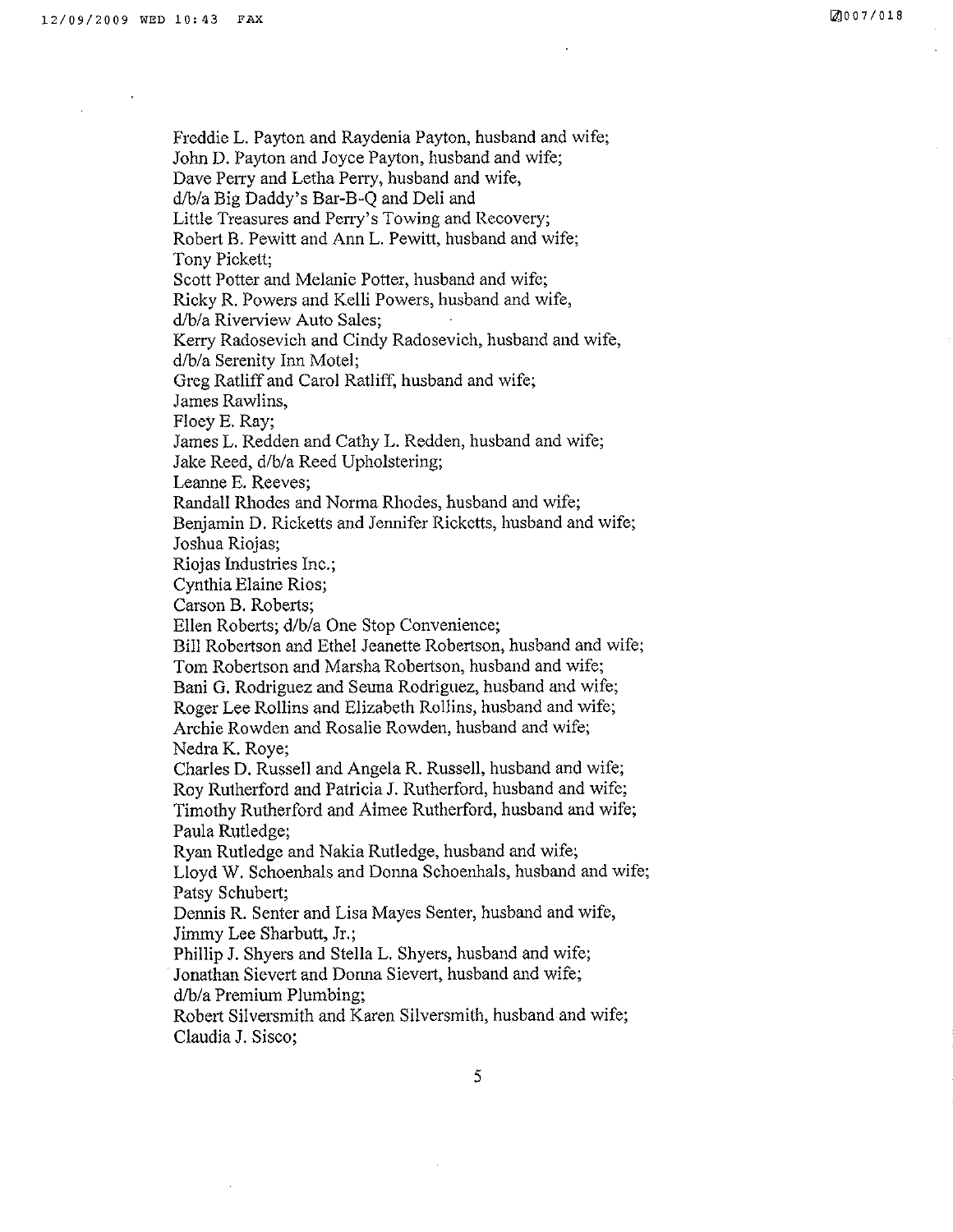Buff Springer and Vera Springer, husband and wife; RobinE. Still, d/b/a Still Construction; Bradley K, Stogsdill and Linda Stogsdill, husband and wife; Betty S. Sutton; Robert E. Swanson and Virginia Swanson, husband and wife; Betty S. Sutton; Robert E. Swanson and Virginia Swanson, husband and wife; Virgil E. Tarter; Darrell L. Testerman and Mary J. Testerman, husband and wife; Tommy Thulin and Kathy Thulin, husband and wife; Bryon W. Traylor and Debra L. Traylor, husband and wife; Angela R. Trigg; Danny Trujillo and Linda M. Trujillo, husband and wife; Bruce Tumer and Ruth Turner, husband and wife; Lee D, Uto and Marilyn A. Uto, husband and wife; Roy J. Vanatta and Reta A. Vanatta, husband and wife; Jimmy W. Vaughn and Cristie Vaughn, husband and wife; Vonda Gayle Wakefield; David R. Walker and Mary M. Walker, husband and wife; d/b/a Autofordables Finance Corporation; Joyce Betty Weaver; Mike Webb and Ruth Webb, husband and wife; James K. Webber; Verdale Weeden Sr., and Donna Weeden, husband and wife; Jeri White; J.D. Wilhoit, Jr. and Rose Wilhoit, husband and wife; John Wilhoit III; Mike Willard and Sally Willard, husband and wife; Brad Williams and TÍffany Williams, husband and wife; Warren Williams and Shannon Williams, husband and wife; Jason Wilson and Cean Wilson, husband and wife, d/b/a Wilson's Portable'Welding; Richard A. Woolard and Rosemary Woolard, husband and wife; David D. Wright; Steven R. Wright; Robert York and Christina York, husband and wife. c/o Larry Bork

Goodell, Stratton, Edmonds & Palmer, L.L.P. 515 South Kansas Avenue Topeka, KS 66603-3999

and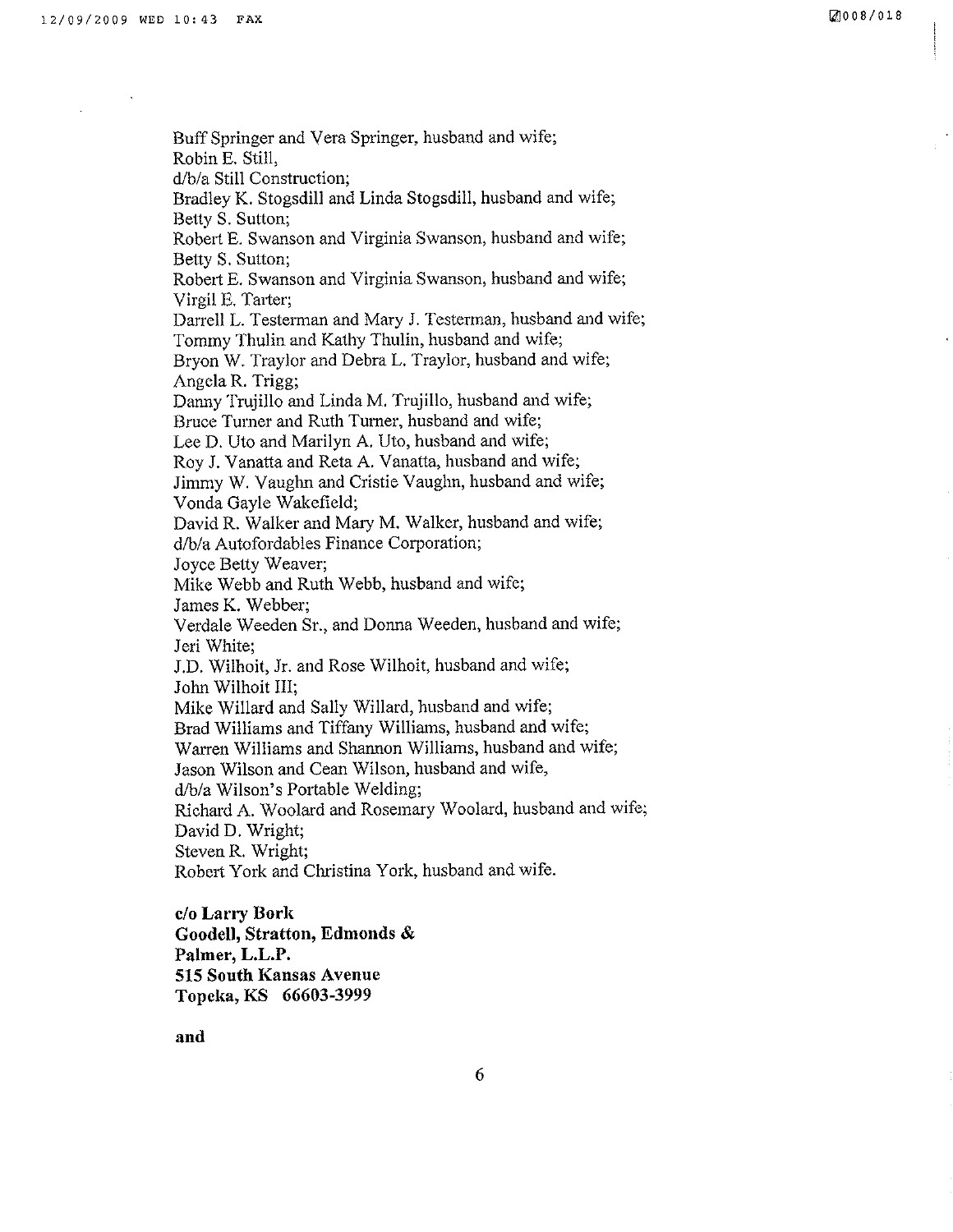Scott R. Rowland Renee Demoss 1100 ONEOK Plaza 100 West Fifth Street Tulsa, Oklahoma 7 4103-42t7 918/59s-4800 9181595-4900 Fax

## GRAND RIVER DAM AUTHORITY'S FIRST SET OF DISCOVERY REQUESTS

Defendant, Grand River Dam Authority, propounds the following Interrogatories to you under the provisions of Okla. Stat. tit. 12  $\S$  3233, requiring answers to be made under oath within thirfy (30) days from the date of service or such earlier date as the Court may order.

If any of these interrogatories cannot be answered in full, answer to the extent possible, specifying the reasons for your inability to answer the remainder and stating whatever information, knowledge or belief you do have concerning the unanswered portion.

In answering these interrogatories, please furnish all information which is available to you, including information in the possession of your attomey, investigators, and all other persons acting in your behalf, not merely such information which may be of your own personal knowledge. Each Interrogatory is a continuing one. If, after serving answer to any Interrogatory, the Plaintiff obtains or becomes aware of any further information pertaining to such interrogatory, Plaintiff is required to serve upon the Defendant, amended answers setting forth all such information.

### INTERROGATORIES

INTERROGATORY NO. 1: Please state your name, address, telephone number, date of birth, occupation, name of employer, and employment position.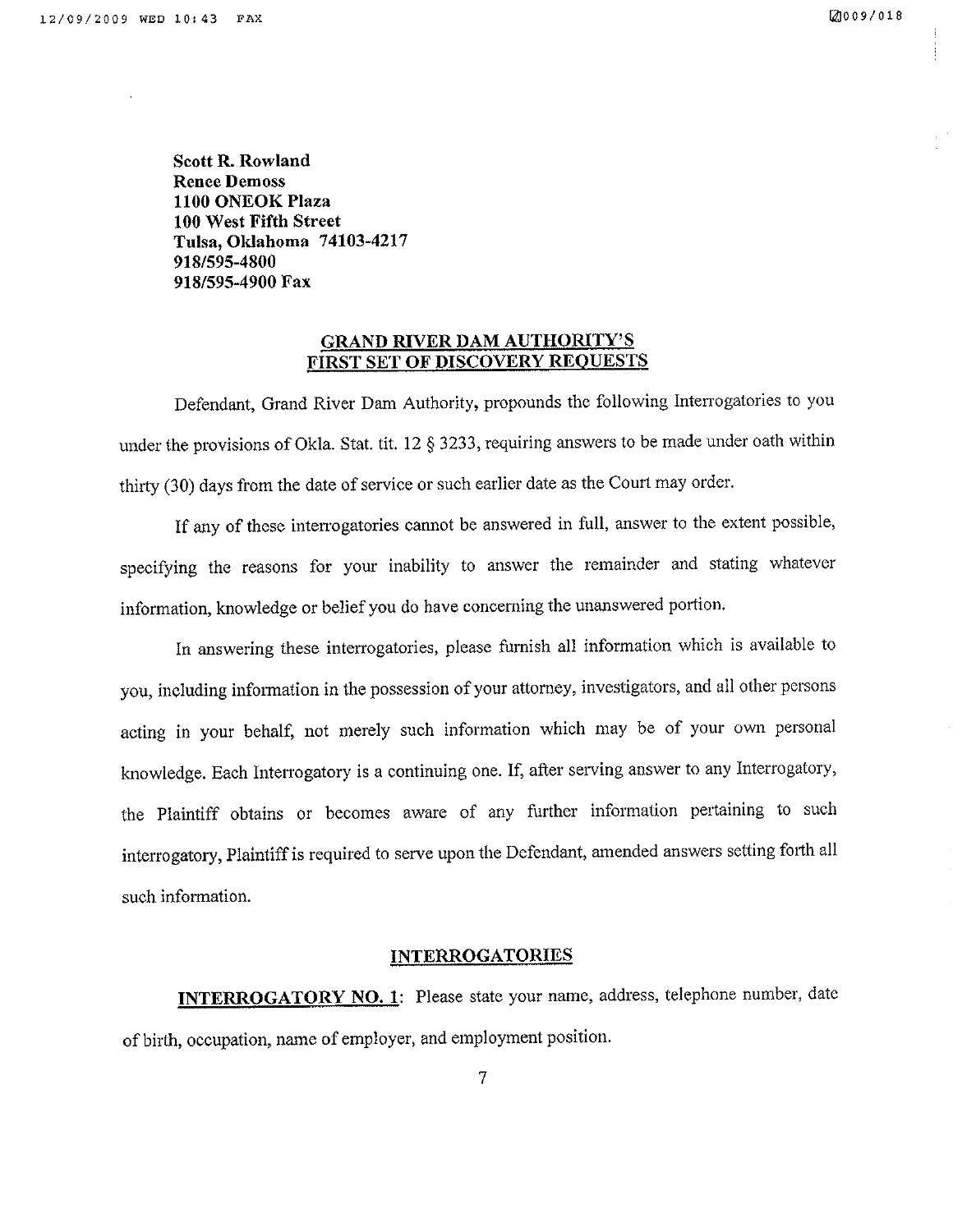**INTERROGATORY NO. 2:** Please state the legal description and address of your real property that was affected by the floods at issue in this case. Describe the real property, stating whether it is commercial or residential, the number of acres, any improvements located thereon, how it is currently being used, and whether any part of the premises was rented at the time of the floods at issue in this case (and if so, to whom).

INTERROGATORY NO. 3: Please identify the name, age, address and phone numbers of all occupants of your real property at issue for the last ten  $(10)$  years.

**INTERROGATORY NO. 4:** Please state whether or not your property lies in an area which any govemmental authority (federal, state, county or city) has designated or zoned as <sup>a</sup> flood plain,

**INTERROGATORY NO. 5:** Please state the highest and lowest elevations, if known, of your real property that is at issue, and as to any structures claimed damaged by flood waters, the elevation and location on your property of each such structure.

INTERROGATORY NO. 6: Please state the date of each flood that you claim caused damage to your property and, as to each such flood, describe and itemize the damage to your property for which you are seeking compensation and state the total amount of compensation for damage which is sought by you as to such flood.

**INTERROGATORY NO. 7:** If you have ever had an appraisal of the real property that is at issue (either before or after the flooding, or both), identify the date of the appraisal(s), the person or entity who performed the appraisal(s), the reason for the appraisal(s), the description of the land that was appraised, and the amount of the appraisal.

8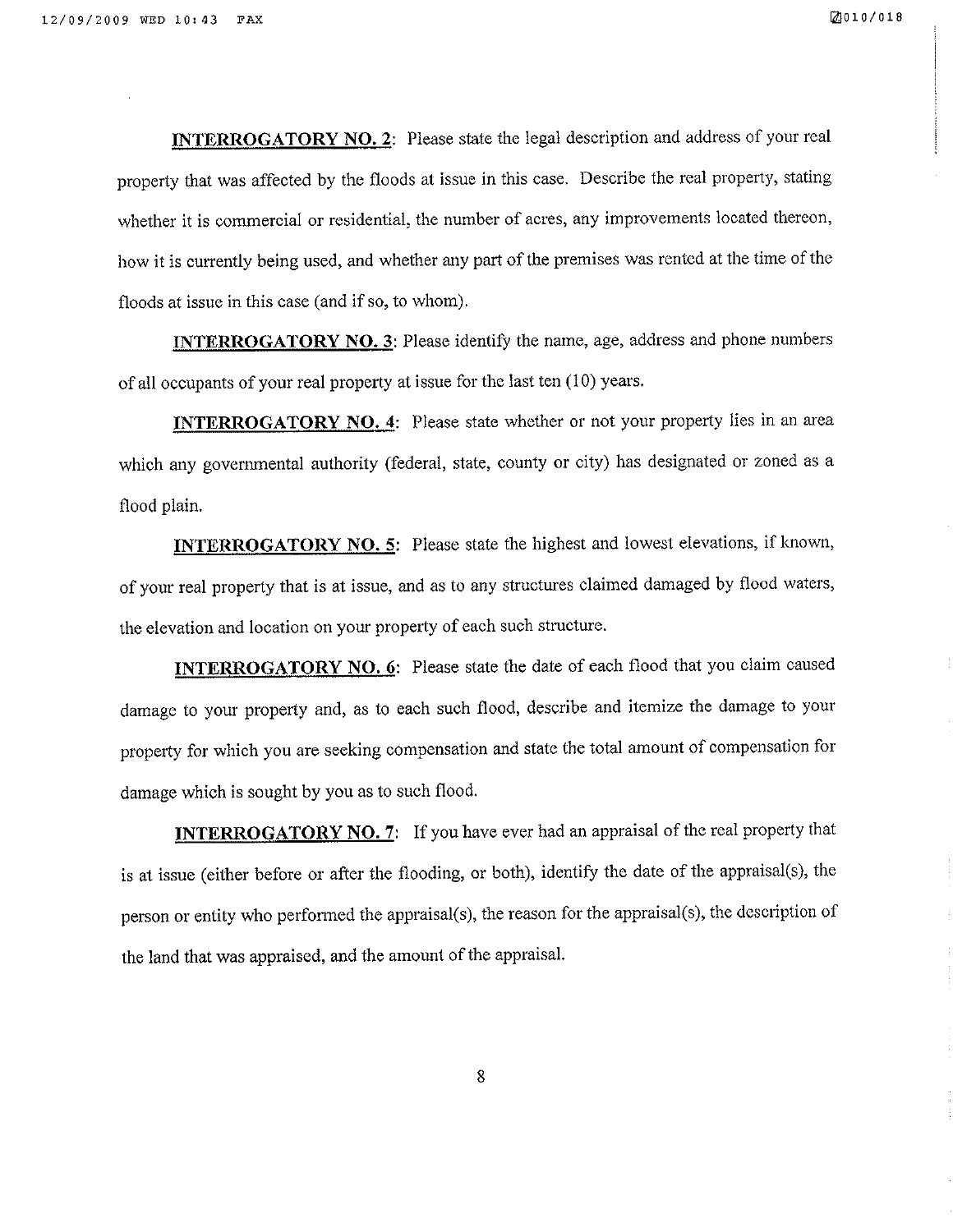INTERROGATORY NO. 8 Please describe and state the date of all actions taken by you or someone on your behalf to avoid, prevent or reduce the damages you are claiming as to each flood, and identify all person involved in such activities.

**INTERROGATORY NO. 9:** Was your property flooded during any of the floods occurring in 1885, 1904,1927, 1935,1941,1943,1957,1959,1992,1993,1994,1995 or at any other time? If so, please identify the date of the flood and describe the damage suffered by your property durìng each prior flood which affected it.

**INTERROGATORY NO. 10:** How much did you pay for your real property that is at issue?

INTERROGATORY NO. 11: Please state whether any previous owners of your real property at issue or other persons ever made disclosures to you regarding flooding to your real property. Please identify each person by name and address and provide a brief description of their disclosures to you.

**INTERROGATORY NO. 12:** Please state whether you have ever listed the real property at issue for sale within the last ten (10) years. Identify all brokers, realtors or other persons or entities that marketed for sale the subject property, dates the property was listed for sale and narnes of potential buyers, if any.

**INTERROGATORY NO. 13:** Itemize you damages for each and every item of personal properfy you claim was damaged or destroyed due to the floods which are the subject of this litigation. This includes identifying each item of personal property, specifying the approximate date each item was originally purchased, the purchase price, the amount of damage to each item, the date each item was damaged (i.e. which flood), where each item was located

9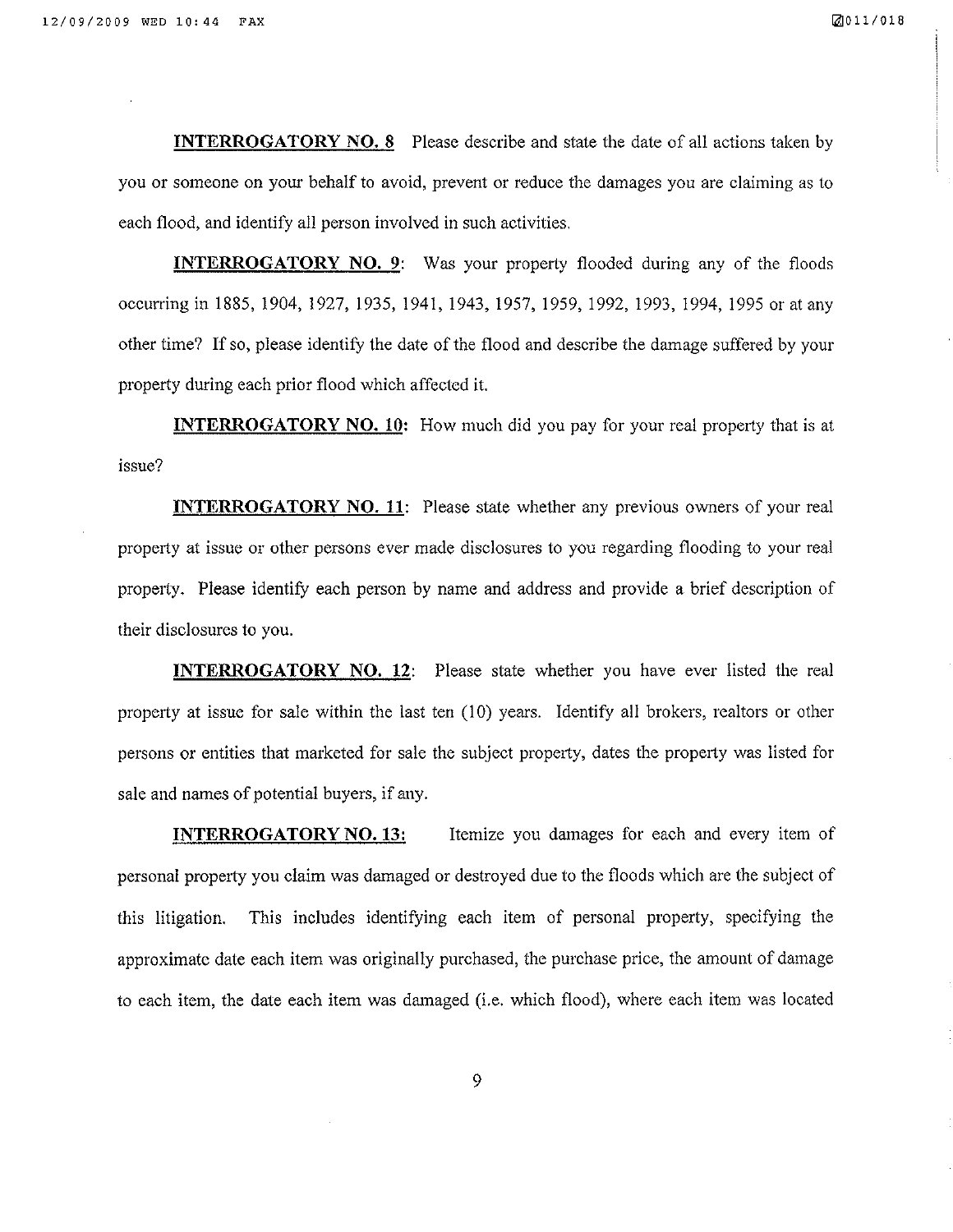wíthin your real property, the claimed value of each item at the time it was destroyed or the cost of repair if it was damaged.

INTERROGATORY NO. 14: Identify the individual or entity from whom you purchased your real property, the year of the purchase and what amounts, if any, were mortgaged or otherwise financed.

INTERROGATORY NO. 15: Identify in full and complete detail any and all improvements made to the subject premises following each of the floods. This includes <sup>a</sup> description of the improvement, where it was located, the cost of the improvement, the date on which it was made and the reason the improvement(s) was made.

INTERROGATORY NO. 16: State whether within the last ten years you have been a party to any civil or criminal lawsuit or administrative proceeding against any person or entity and identify for each proceeding:

- (a) The name and address of each party involved;
- (b) The jurisdiction in which said claim was made;
- (c) The identifying number or court number of said claim;
- (d) The basis of the claim; and
- (e) Whether the claim is pending and, if not, the disposition of the claim.

INTERROGATORY NO. 17: Have you ever received money from the Federal Emergency Management Agency ("FEMA'), including grants or loans for any flooding to your real property? If so, please state when you received the money and the amount of money received.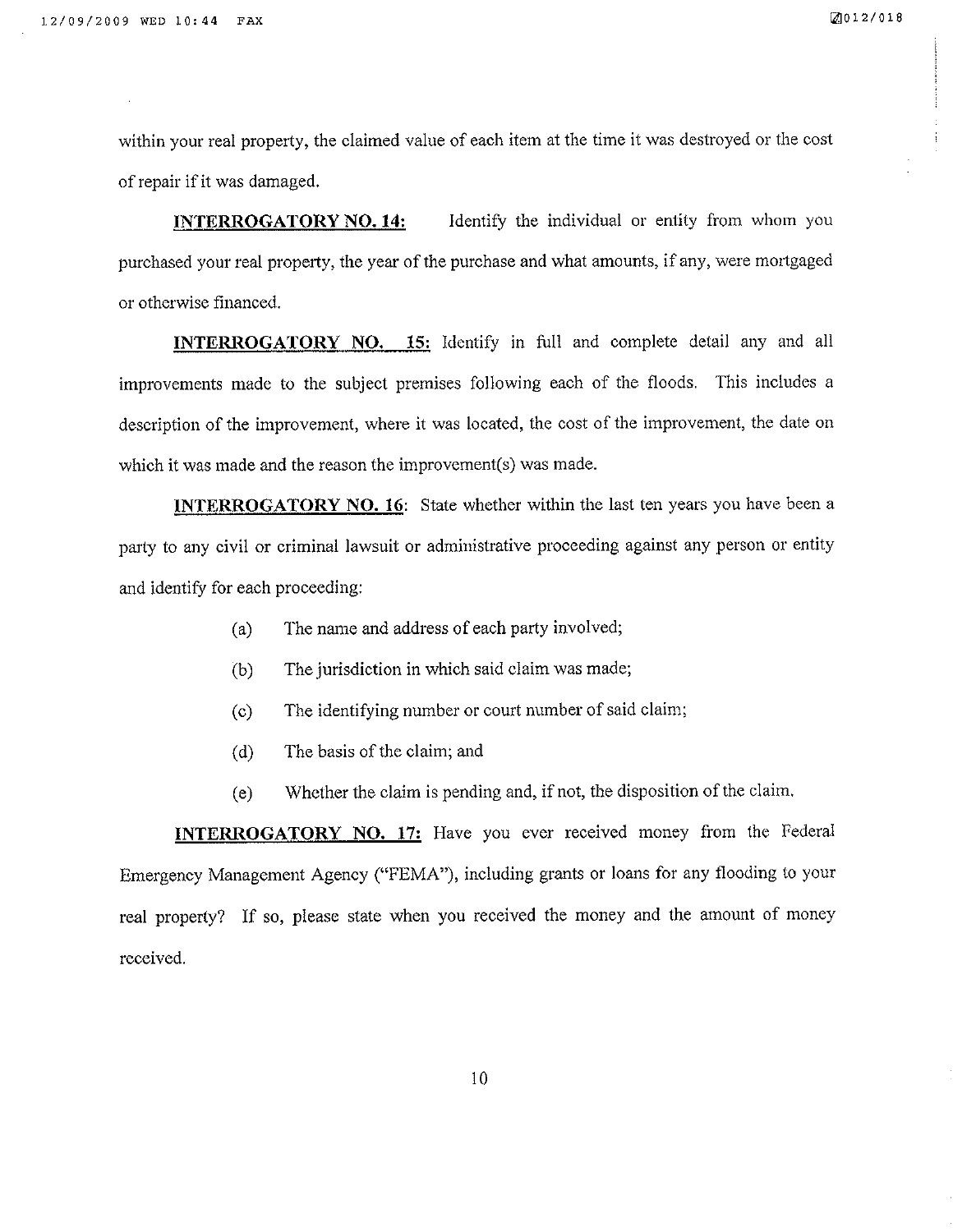Do you still own the subject property? If not, **INTERROGATORY NO. 18:** please provide (1) the date it was sold by you, (2) the purchase price, (3) the name(s) of the buyer(s).

## REQUEST FOR PRODUCTION OF DOCUMENTS

Pursuant to Okla. Stat., tit. 12, § 3234, the Defendant, Grand River Dam Authority ("GRDA"), requests that the Plaintiff produce the following documents and things for inspection and copying.

#### **Obligations to Produce Documents and Things**

You must respond to these requests for the production of documents or things ["Requests"] and/or produce the responsive documents and things for inspection and copying within thirty (30) days after service of these requests, at the law offices of Feldman, Franden, Woodard & Farris, Two West Second Street, Suite 900, Tulsa, OK 74103, or at such other place, date and time as may be mutually agreed in writing. Moreover, these Requests are of a continuing nature, and you are legally obligated to timely supplement your responses as required by Okla. Stat., tit. 12, § 3226(E).

#### **Instructions for Production**

These Requests encompass all documents [as later defined], in the possession, custody, and control of the Plaintiff, or any of Plaintiff's agents, employees, joint ventures, partners, contractors, accountants, attorneys, or assignees, which are available to Plaintiff wherever they are located.

All documents produced are to be segregated and identified as responsive to the enumerated Request to which they are produced.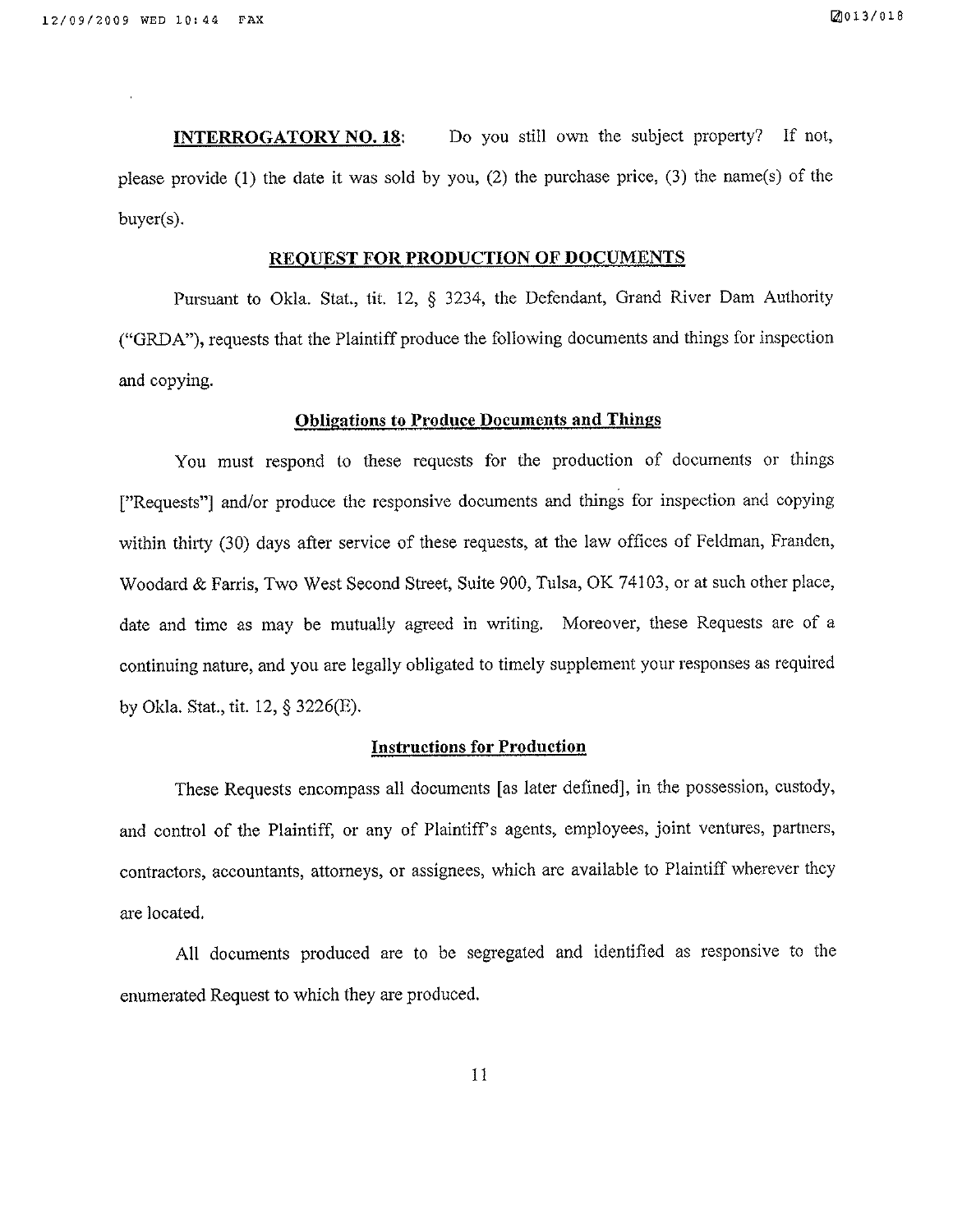If you contend that any document requested herein is exempt from discovery because it purportedly fatls within some statutory or other privilege, you must, in lieu of production, identify the responsive document or thing and state the specific factual and/or legal basis for any such exemption.

#### **Definitions**

A. "You," or "your," means you the Plaintiff and refers to Plaintiff's officers, managers, attorneys, employees, representatives, agents and/or other persons acting, or purporting to act, on your behalf; and includes Plaintiffs afftliates, subsidiaries and/or parent companies.

B. "Person" means a natural or artificial entity having a discrete legal or practical identity of any kind whatsoever; and refers, not only to human kind, but also to legal, practical or conceptual entities such as organizations (including divisíons, departments, and other units), a public or private corporations, parherships, limited liability companies, associations, joint ventures, proprietorships, trusts, estates, governmental agencies, boards, commissions, bureaus or departments.

C. **"Entity"** any artificial person, organization, association or being having a discrete legal or practical identity, and without limitation, includes a public or private corporation, partnership, limited liability company, association, joint venture, proprietorship, trust, estate, govemmental agency, board, commission, bureau or department.

D. **"Document"** or "documentation," means any thing, of any kind, form or description, which contains any form of matter or data capable of being perceived by the senses or the mind. It refers to any written, graphic or symbolic matter of any type whatsoever, however produced or reproduced, whether sent or received or neither; and, without limitation,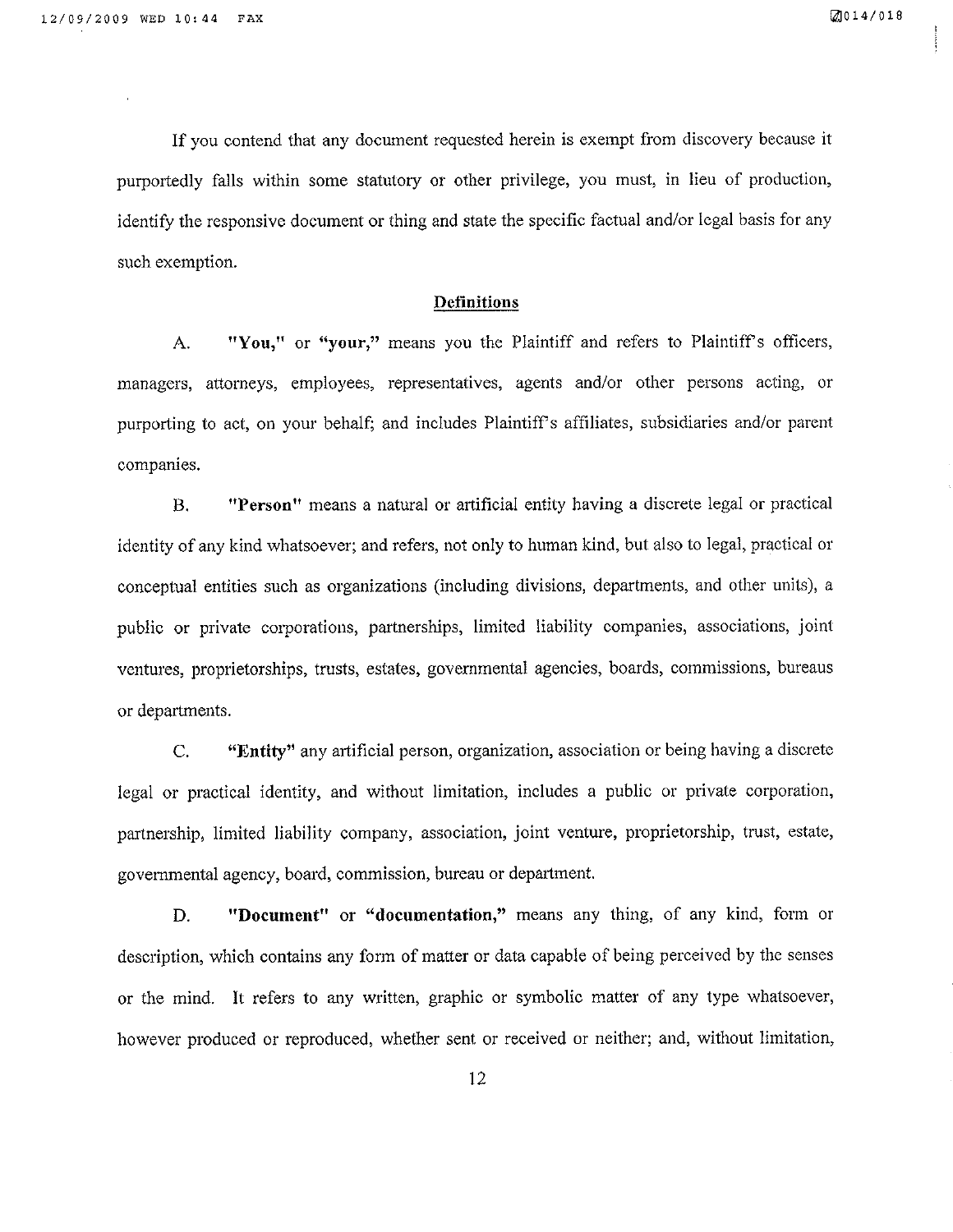includes items created, recorded or stored by means of or on paper, canvass, film, negatives, microfiche, magnetic or electronic tape, computer drives or diskettes, digital processes and things similar to any of the foregoing, however denominated, whether currently in existence or already destroyed.

"Communication" means an exchange of information or contact between two or E. more persons, irrespective of the manner by which it is accomplished. It includes spoken statements, physical gestures, symbolic representations and non-lingual sounds or utterances exchanges; and, without limitation, refers to notes, memoranda, letters and other written correspondence of any kind whether by hand or otherwise, electronic mail or other electronic correspondence or communications of any kind, conversations, and/or audio or video recordings.

The word "meeting" or "meetings" means any coincidence of presence of any  $\mathbf{F}$ . persons, whether or not such coincidence of presence was by chance or prearranged, formal or informal, or in connection with some other activity.

"Identify," "identity," or "identification" means, when referring to: G.

- A natural person, to state his or her: full name, present or last known  $(1)$ position and/or business affiliation and both home and business addresses;
- A business entity, to state its: present or last known name and address;  $(2)$
- A document to state: its date, signatories, drafters, nature and substance;  $(3)$ the identity [as defined] of person(s) who received it; and the identity [as defined] of the custodian of the original (or, if that is unavailable, the most legible copy thereof). If the document requested to be identified is not presently in your possession or subject to your control, then identify: 1) Each person whom you have reason to believe had or has knowledge of its content; and, 2) Each person whom you have reason to believe received a copy thereof.
- A communication [as defined], meeting or transaction, to state: the  $(4)$ date and place of its occurrence; its substance; the means by which it was effectuated (e.g. by phone, in person, etc.); the identities [as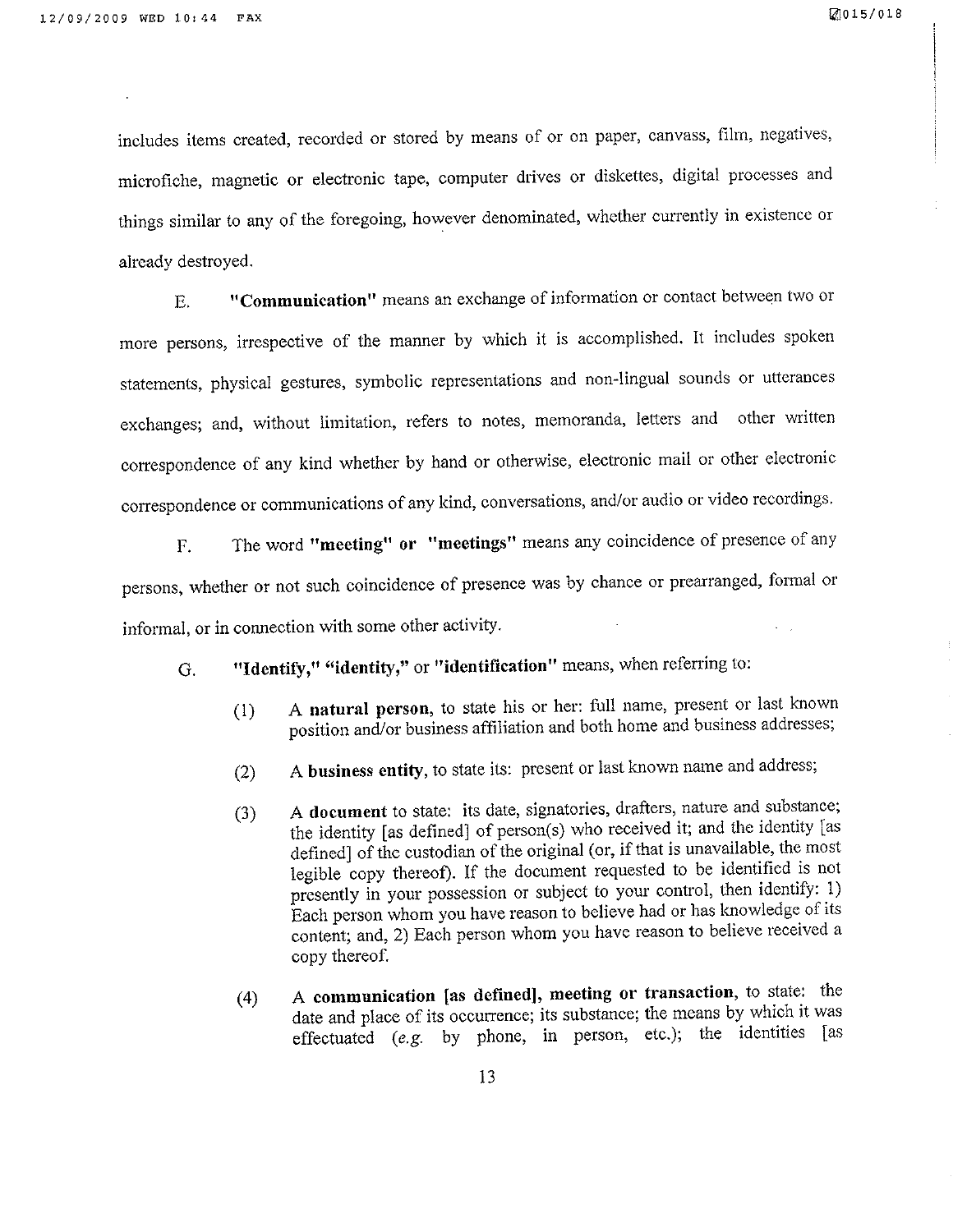defined] of the person(s) involved and/or present; and, the identity [as defined] of each document [as defined] memorializing or in any way pertaining to it,

H. The word "or" is to be read in the conjunctive, rather than the disjunctive. In other words, when "or" appears in a Request, it should, whenever possible, be construed to have the same meaning as the word "and".

REQUEST NO. 1: Please produce a copy of all documents identified in your answers to interrogatories, or which you consulted in order to answer interrogatories,

REOUEST NO. 2: Please produce any and all documents you plan to use to illustrate the value of, or loss in value of, the real and personal property claimed to be damaged by flooding in2007.

REQUEST NO. 3: Please produce any and all estimates, receipts, contracts and any other document identifying the damages which you claim for the cost of replacing or making any repaírs to your property as a result of the flooding at issue.

REQUEST NO. 4: Please produce all documents to show your acquisition of the real and personal property at issue. This includes, but is not limited to, any documents that show the date on which the property was acquired, the date different parcels were acquired, if at different times, the amount paid for the parcel(s) of land, from whom it was acquired, the name and address of any closing company used, the name(s) and address(es) of any real estate agent used, how it was financed and through whom it was financed.

REQUEST NO. 5: Please produce all documents identifying ownership or changes of ownership in the real property at issue since the flood(s) of which you complain.

REOUEST NO. 6: Please produce all documents you plan to use to show the amount of damages you have suffered as a result of flooding at issue in this case.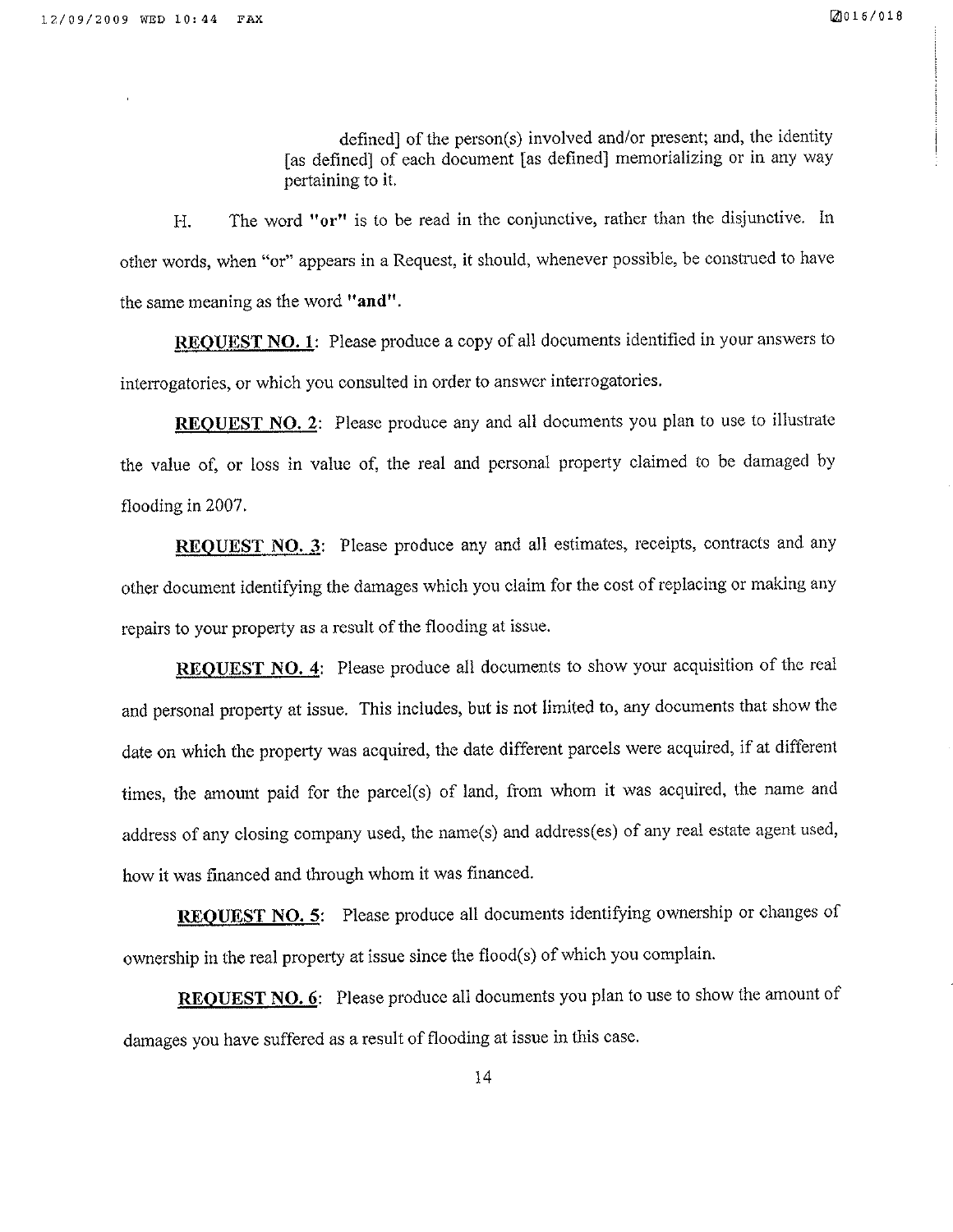REQUEST NO. 7: Please produce all documents reflecting claims you made for payment of benefits under any insurance policy covering flooding and/or other damage to your property.

REOUEST NO. 8: Please produce all documents reflecting claims made for the payment of benefits to any governmental entity covering flooding and/or other damage to your property.

REQUEST NO. 9: Please produce all documents evidencing liens, mortgages or other encumbrances against your property during the times you claim damages for each flood event.

REQUEST NO. 10: Please provide copies of all photographs concerning the flooding at issue in this case to your real and personal property.

REQUEST NO. 11: Please produce all policies of insurance which provided coverage for flood damage to your property.

REQUEST NO. 12: Please produce all estimates you obtained for the cost of repairing flood damages to your property.

REQUEST NO. 13: Please produce all surveys of the real property at issue.

REQUEST NO. 14: Please produce all Elevation Certificates concerning your real property at issue; including elevation certificates submitted to the Federal Emergency Management Agency ("FEMA").

REQUEST NO. 15: Please produce any diaries, journals or notes that have been kept regarding the allegations contained in the Petition.

REOUEST NO. 16: Please produce documents reflecting ad valorem and real property taxes paid for the five years preceding the flood(s) you are alleging damaged your property.

REQUEST NO. 19: Please produce all abstracts of title to your property.

15